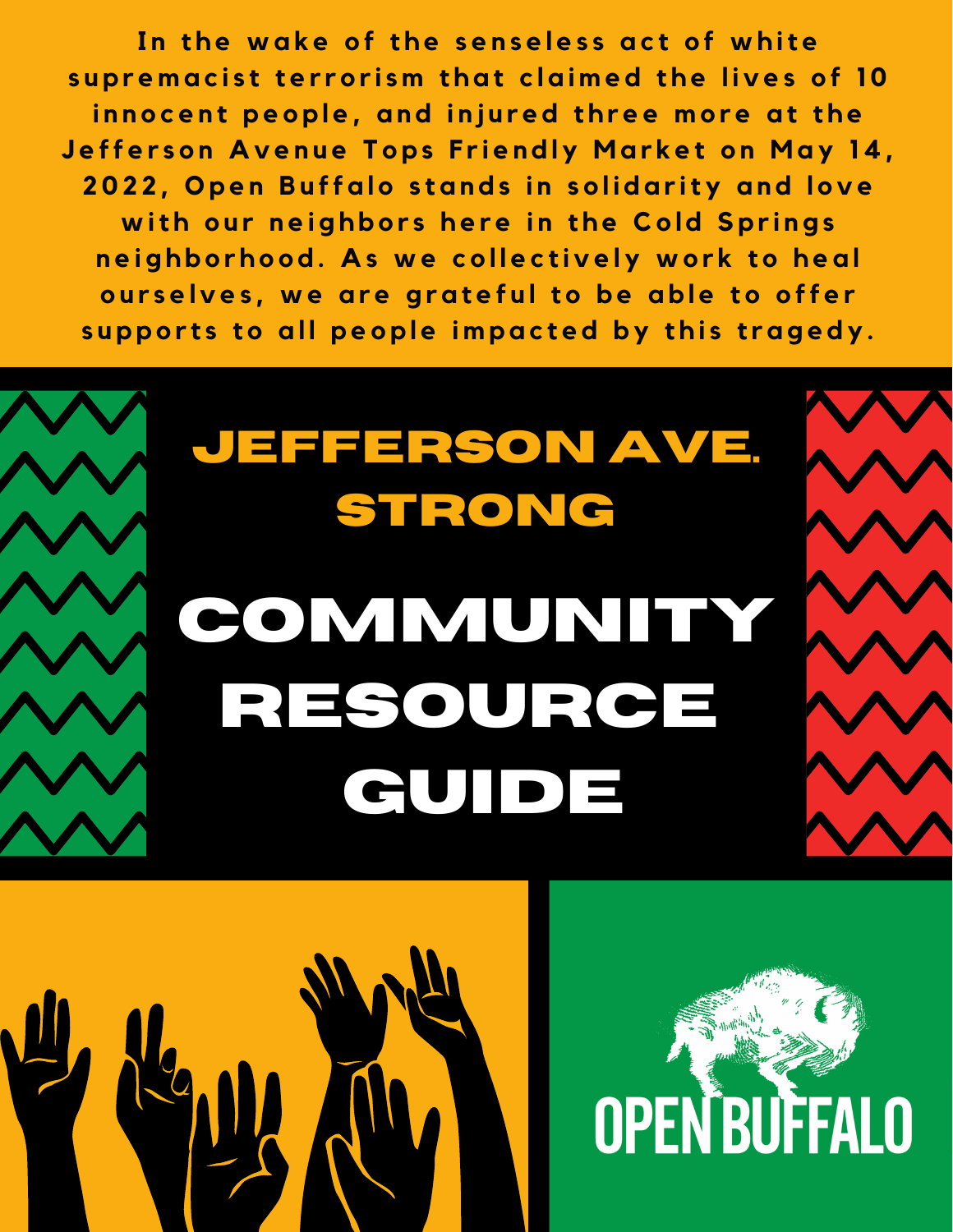#### **St. Vincent De Paul Soup Kitchen**

## **Open Buffalo**

1327 Jefferson Ave. Questions? Call or email us! 716-243-8777 info@openbuffalo.org

**1298 Main St.** Monday, Tuesday, Wednesday, Friday, and Saturday 11am-12pm

> **Community Fridges 257 E. Ferry (Gigi's) & 347 E. Ferry, 167 Herkimer, 45 Jewett** Free food 24 hours a day!

Open Buffalo is hosting a diaper club for the Jefferson community on the 2nd Friday of every month from 12pm-2pm. We'll be providing a month's worth of diapers, wipes, and formula.

Please register at: <https://forms.gle/DGe6KZqThd6Ty4Lv6>

### **Community Resource Center**

347 E. Ferry, 716-783-8259 Free Food Pickup through 7/8: MWF 2pm-7pm, Saturday 2pm-6pm, Sunday 9am-4pm

The CRC is also providing Rental & HEAP Assistance, Banking Services, Summer Daycare/camp Scholarships, and Counseling.

## **African Heritage Food Co-op**

is doing FREE food delivery packages Monday-Friday. If you are in need of food, diapers, baby formula, etc. please contact 716-253-1521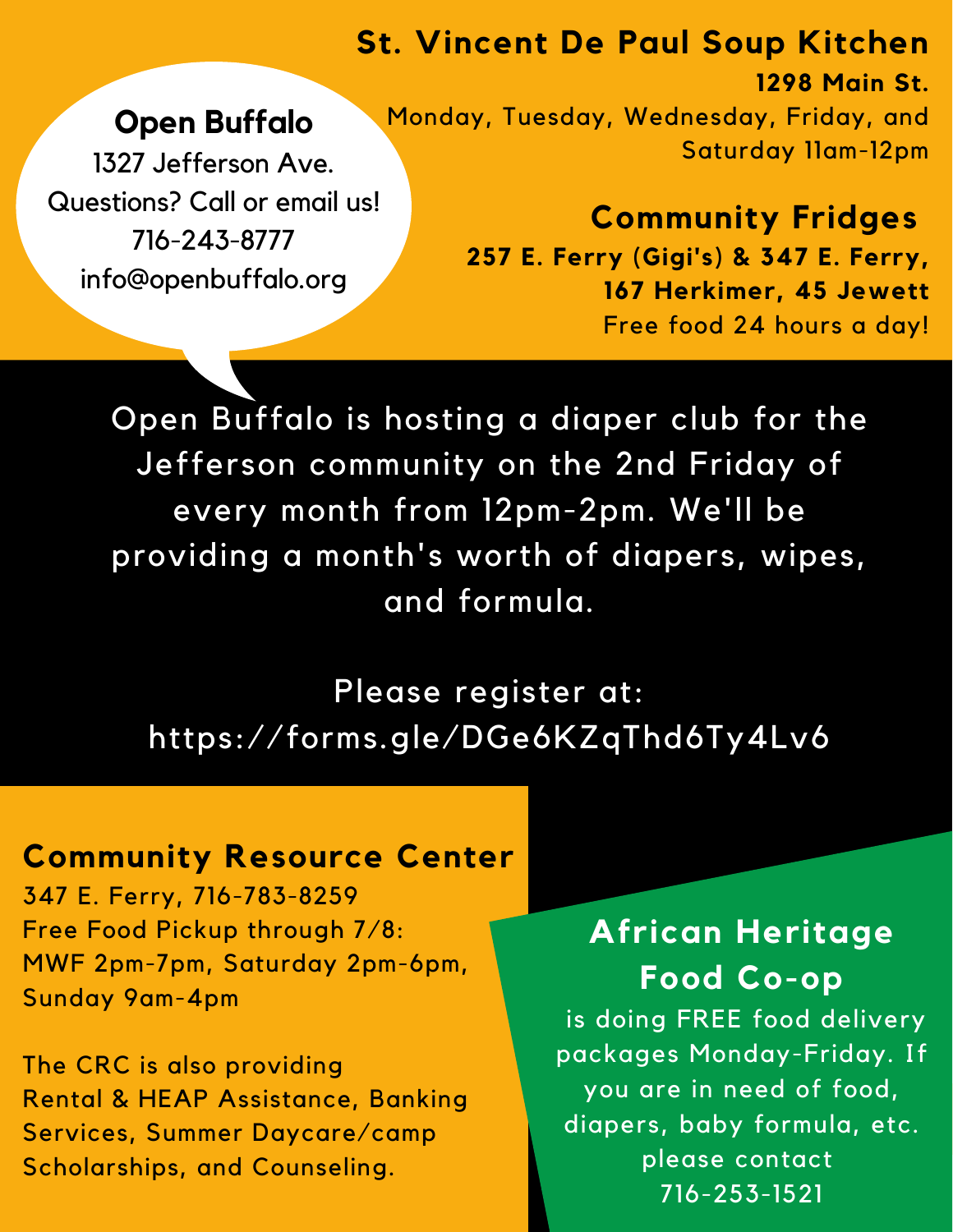## Free Mental Health, Healing & Crisis Services

**Johnnie B. Wiley Center** 1100 Jefferson Ave., 716-885-8500 Grief Support and Conversation for all ages, Daily 3pm-7pm

**Erie County Restorative Justice Coalition** Virtual Restorative Practice Circles Thursdays 5:30pm-7pm Register at https://bit.ly/3kCh5jh

Free food on Fridays 3pm-7pm through 7/8

> **Buffalo Urban League Crisis Counseling 317 Glenwood Ave. Daily 8am-7pm**

**NY Project Hope Support Line 716-250-2478 or 844-863-9314 Daily 8am-7pm (local), 8am-10pm (state) www.nyprojecthope.org**

**Purpose & Praise Ministries** Self Care Strategies, Bereavement, and Prayer Sessions with Sabriyah Lailla Smith

Email samin0712@gmail.com to get started

For **immediate** support community members can contact Crisis Services Hotline at 716-834-3131